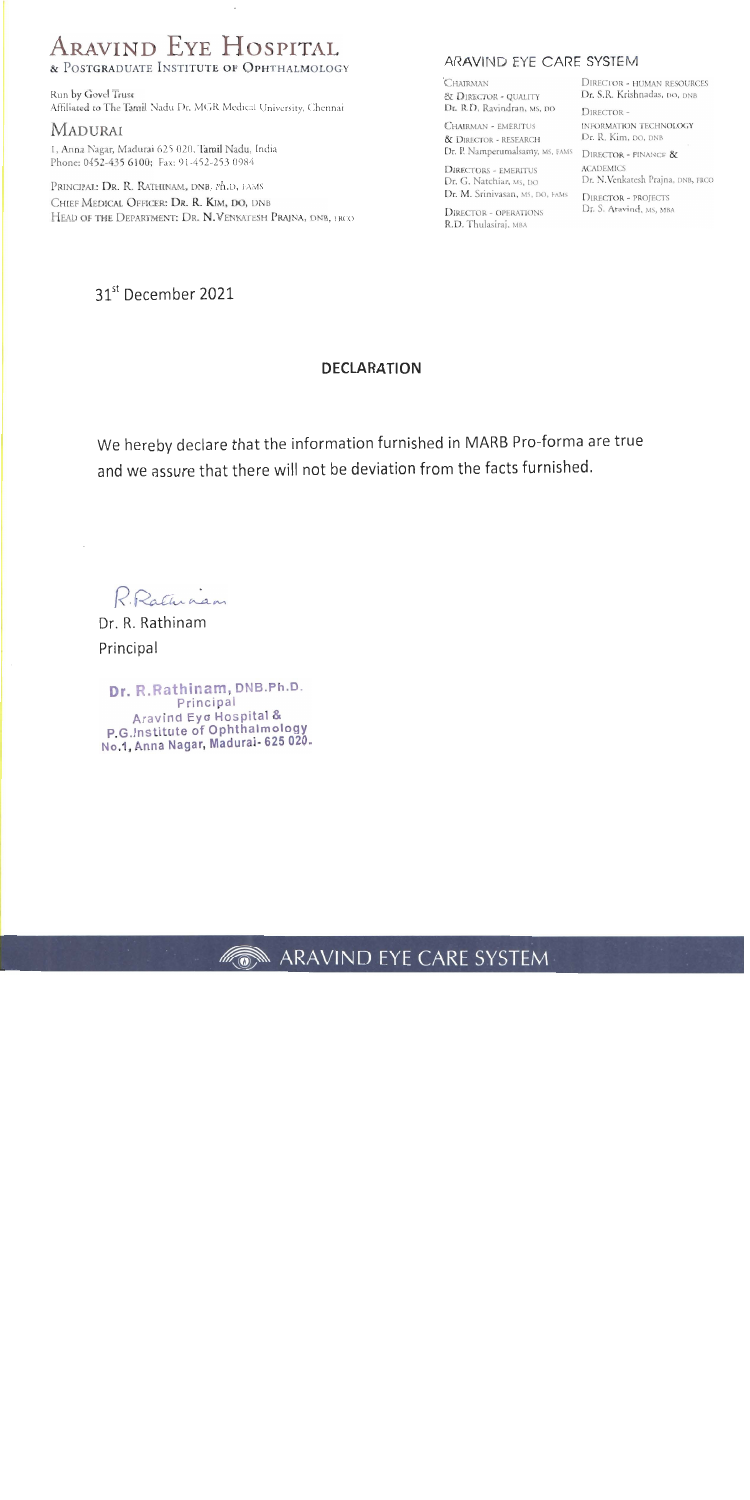# **Pro-Forma for Display of Information on the College Website**

The Following Details are mandatory to be filled up by the Medical College and displayed on their website (once entered should be updated without removal of data)

| SI<br>No.        | <b>Information of the medical</b><br>college/institution<br><b>Year of Inception:</b><br>Government/private: | <b>Institution</b> - Aravind Eye Hospital & Postgraduate<br>Institute of Ophthalmology, Madurai, Tamil Nadu<br>(Run by Govel Trust)<br>1976<br>Private |
|------------------|--------------------------------------------------------------------------------------------------------------|--------------------------------------------------------------------------------------------------------------------------------------------------------|
| 1.               | Name                                                                                                         | Aravind Eye Hospital & Postgraduate Institute of<br>Ophthalmology, Madurai, Tamil Nadu (Run by Govel<br>Trust)                                         |
| 2.               | Address with pin code                                                                                        | No.1, Anna Nagar, Madurai 625 020<br>Tamil Nadu                                                                                                        |
| 3.               | University address with pin code                                                                             | The Tamil Nadu Dr. MGR Medical University<br>No. 69, Anna Salai, Guindy, Chennai 600 032<br>Tamil Nadu                                                 |
| $\overline{4}$ . | Official website                                                                                             | www.aravind.org                                                                                                                                        |
| 5.               | Dean/ Principal/ Director                                                                                    | Principal - Dr. R. Rathinam                                                                                                                            |
| 6.               | Mobile Number                                                                                                | 80159-11306                                                                                                                                            |
| 7.               | Email ID of Dean                                                                                             | rathinam@aravind.org                                                                                                                                   |
| 8.               | Hospital                                                                                                     | Aravind Eye Hospital & Postgraduate Institute of<br>Ophthalmology, Madurai, Tamil Nadu (Run by Govel<br>Trust)                                         |
| 9                | Date and Year of Registration of<br>the Hospital (DD/MM/YYYY)                                                | Registered as Document No.<br>296/34 of 1977 on 06.05.1977<br>Run by "GOVEL TRUST"                                                                     |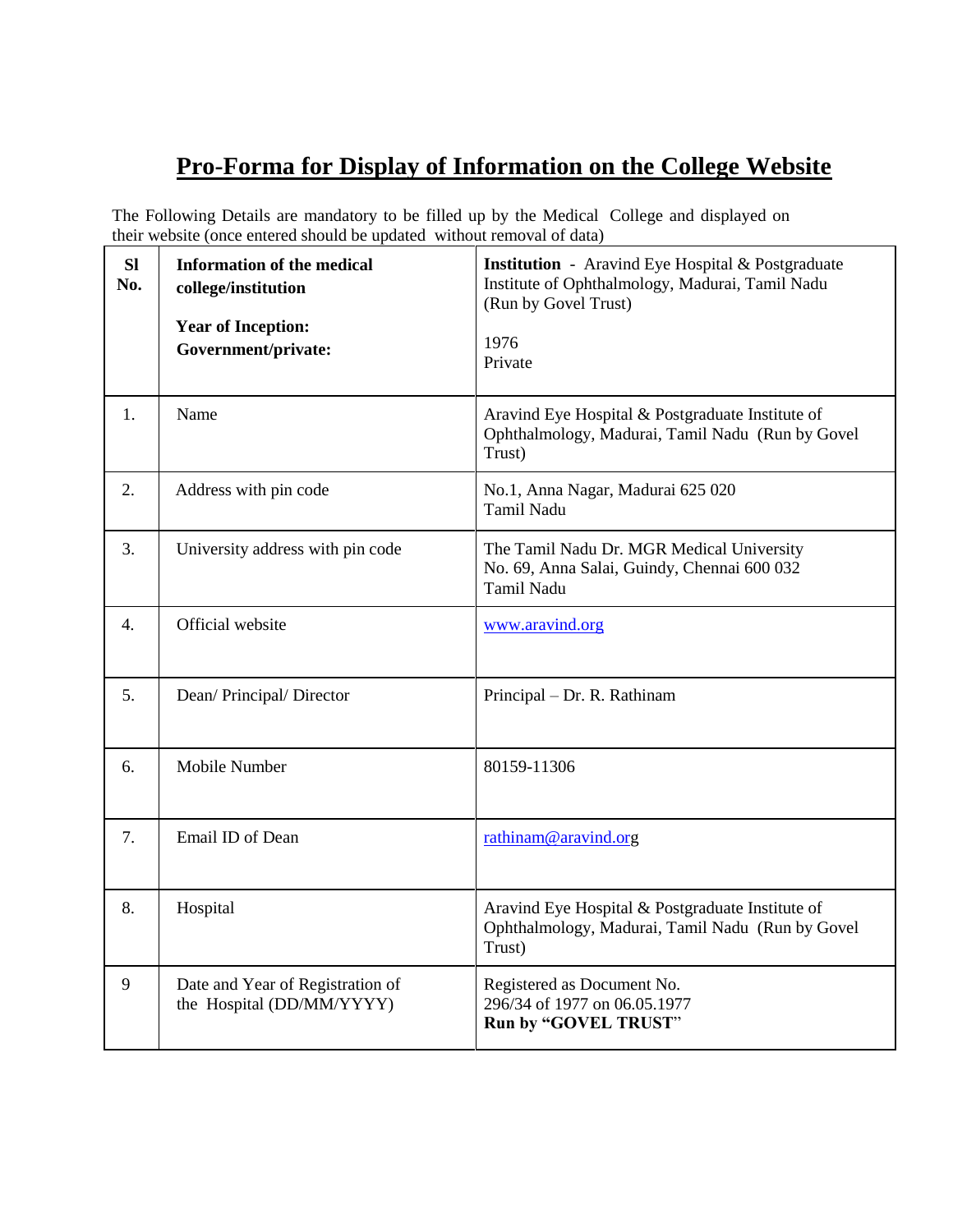| 10. | Number of Beds                                                                                     | Total 650 beds<br>Teachng beds: 280 beds                                                                                                                                                                                                                                            |
|-----|----------------------------------------------------------------------------------------------------|-------------------------------------------------------------------------------------------------------------------------------------------------------------------------------------------------------------------------------------------------------------------------------------|
| 11. | Number of Beds for emergency                                                                       | 04 beds (ICU)                                                                                                                                                                                                                                                                       |
| 12. | Date of the First Letter of<br>Permission(LoP) of MBBS<br>(DD/MM/YYYY) & number of seats           | <b>PG Course - MS Ophthalmology</b><br>Letter No.MCI-78(22)/90-med./897 dated 20.4.1993<br>1993 to 1995 : 02 seats per year<br>1996 to 2003 : 04 seats per year<br>$2004$ to $2010$ : 06 seats per year<br>2011 to 2018 : 12 seats per year<br>From 2019 onwards: 20 seats per year |
| 13. | <b>Status of Recognition</b>                                                                       | <b>Recognized – Total 20 MS seats</b><br>Received Renewal of Recognition letter No. MCI<br>Lr.No. MCI-262(22)/2019-Med.36011 dated<br>04.08.2019 - 12 seats<br>Letter No. MCI-23(1)/2019/107725 dated 29.04.2019<br>(conversion of 8 Nos. Diploma seats into PG Degree<br>seats)    |
| 14. | Number of MBBS and PG<br>broad specialty and super specialty<br>students admitted in this session* | Not Applicable<br>MBBS:<br>MS (Ophthalmology): 20 seats<br>DM/MCh: Not Applicable                                                                                                                                                                                                   |
| 15. | Inpatients registered and<br>admitted (01.01.2021-<br>$31.12.2021$ <sup>**</sup>                   | 2021 - 1,43,691<br>2020 - 84,452<br>2019 - 1,65,520                                                                                                                                                                                                                                 |
| 16. | Outpatients registered<br>$(01.01.2021 - 31.12.2021)$ **                                           | 2021 - 10,41,461<br>2020 - 6,95,839<br>2019 - 13,00,621                                                                                                                                                                                                                             |
| 17. | Number of Deaths reported to<br>the Municipality/village register                                  | 2021 - 1 No<br>2020 - NIL<br>$2019 - \text{NIL}$                                                                                                                                                                                                                                    |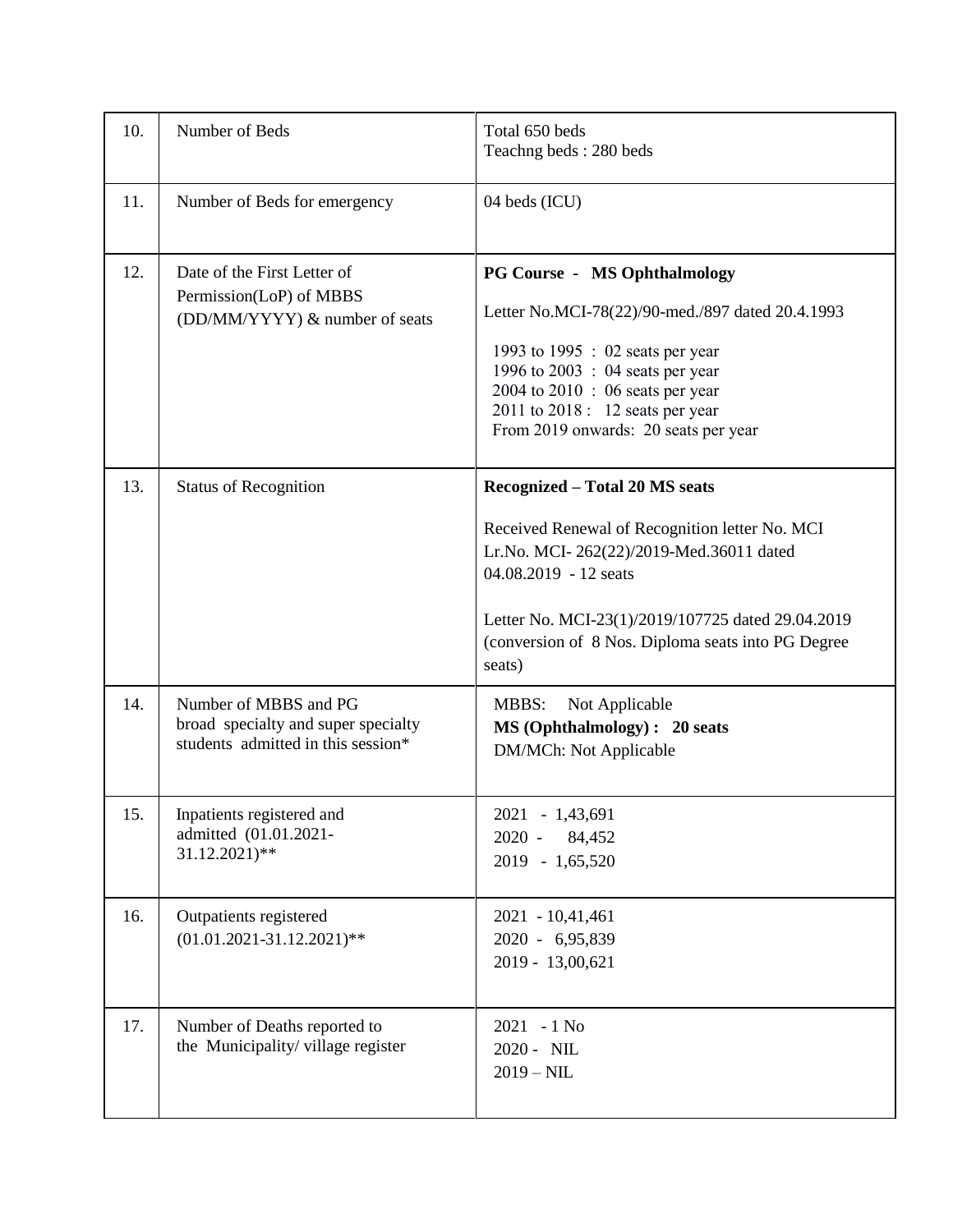| 18. | Address and pin code of the<br>Corporation/village where the<br>Death records are reported  | Corporation of Madurai<br>Madurai 625 002, Tamil Nadu                                                                  |
|-----|---------------------------------------------------------------------------------------------|------------------------------------------------------------------------------------------------------------------------|
| 19. | Website link/email ID/hyperlink<br>of the corporation in case Death<br>Records are reported | maduraicorporation.co.in<br>http://crstn.org/birth_death_tn/                                                           |
| 20. | Number of Births reported                                                                   | 2021<br>- Not applicable<br>$\zeta\,\zeta$<br>$2020 -$<br>$\zeta$ $\zeta$<br>$2019 -$                                  |
| 21. | Address and pin code of the<br>Corporation/village where the<br>Birth records are reported  | Not Applicable                                                                                                         |
| 22. | Website link/email ID/hyperlink<br>of the corporation in case Birth<br>Records are reported | Not Applicable                                                                                                         |
| 23. | Number of Rooms in Men's Hostel<br>and students accommodated                                | 50 Rooms<br>04 Nos.                                                                                                    |
| 24. | Total Number of Rooms in<br>Women's Hostel and students<br>accommodated                     | 112 Rooms<br>024 Nos.                                                                                                  |
| 25. | Name of the Grievance<br>Redressal Officer (PIO &<br>CPIO):                                 | Dr. N. Venkatesh Prajna                                                                                                |
| 26. | Address with Pin code                                                                       | Aravind Eye Hospital & Postgraduate Institute of<br>Ophthalmology,<br>No. 1, Anna Nagar<br>Madurai 625 020, Tamil Nadu |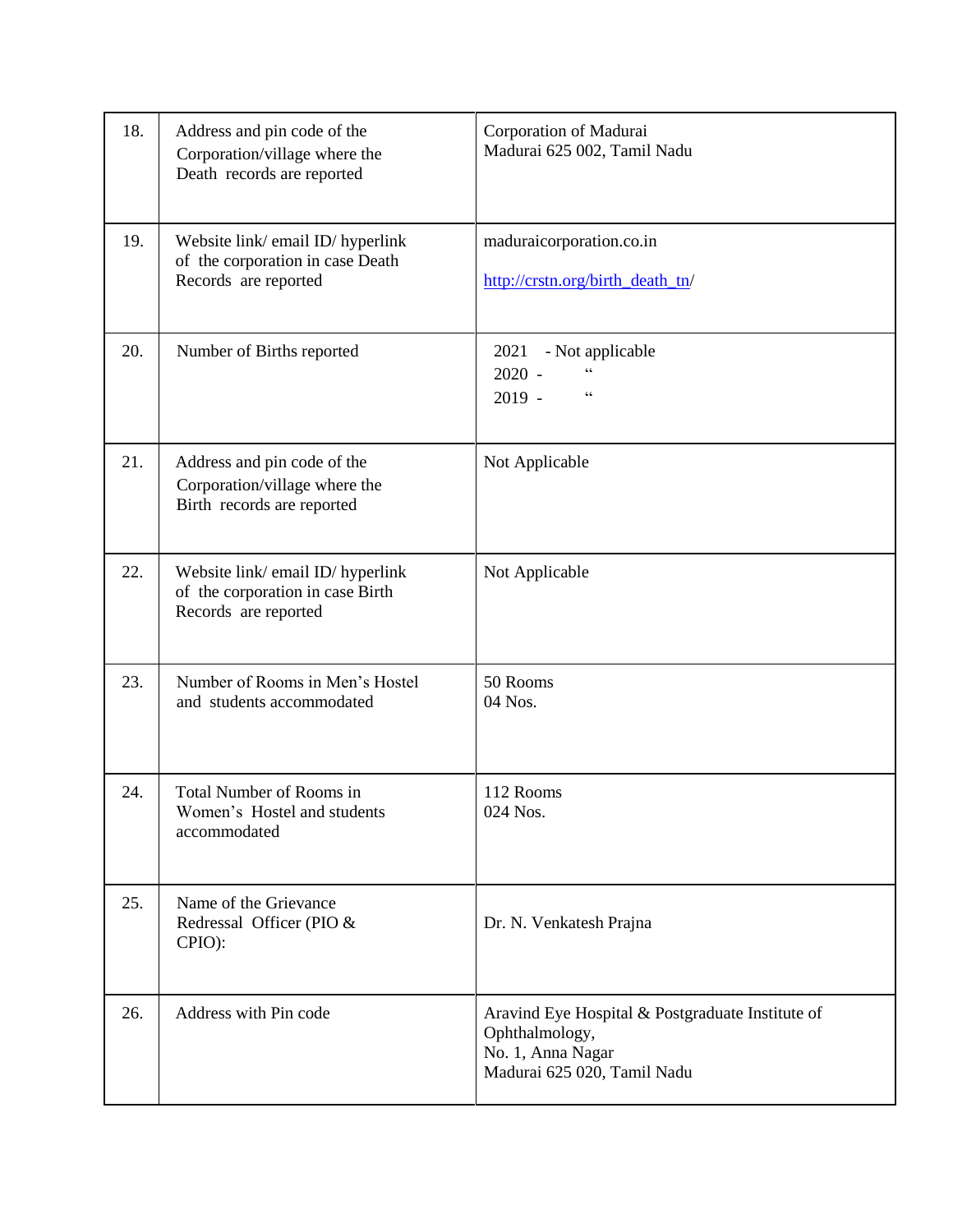| 27. | Telephone Number<br>Email Id | 9894653561<br>prajna@aravind.org                                  |
|-----|------------------------------|-------------------------------------------------------------------|
| 28. | Grievances reported          | $2021 - \text{NIL}$<br>$2020 - \text{NIL}$<br>$2019 - \text{NIL}$ |

29. Details of Post- Graduation Courses offered

| Post<br>Graduate<br>Course        | Year of<br>Commencement<br>of the Course | Number of Students<br>Currently<br>pursuing<br>the Course | Number of<br>Students admitted in the<br>current<br>session                 |
|-----------------------------------|------------------------------------------|-----------------------------------------------------------|-----------------------------------------------------------------------------|
| $MS -$<br>Ophthalmology<br>Course | 1993                                     | 40 seats.<br>(III year $&$ II year $-MS$<br>Residents)    | Waiting for current session<br>$(20 \text{ seats})$ admission $2021 - 2022$ |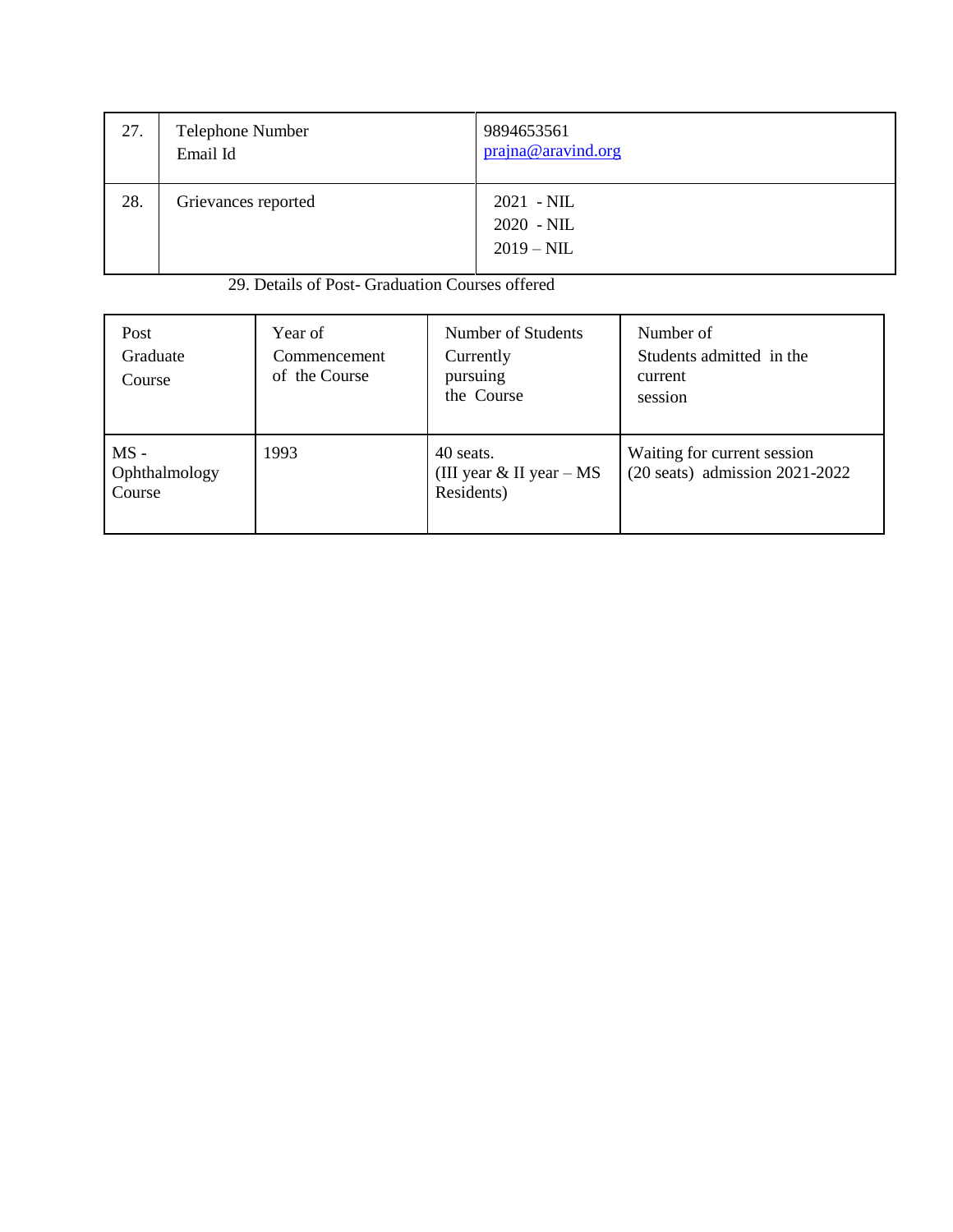| <b>Depart</b><br>ment | Name of<br>the<br>faculty<br><b>Qualificat ion</b><br><b>IMR</b> | <b>Current</b><br><b>Designat</b><br>ion &<br>Date of<br><b>Promot</b> | <b>Nature of</b><br><b>Employ</b><br>ment<br>Regular/ | 5 years      | Details of Service in the Last |      | <b>Number</b><br><b>Of lectures</b><br>taken/year.<br><b>Topics</b> |      |                                                                                                                                                                                                                                                             |
|-----------------------|------------------------------------------------------------------|------------------------------------------------------------------------|-------------------------------------------------------|--------------|--------------------------------|------|---------------------------------------------------------------------|------|-------------------------------------------------------------------------------------------------------------------------------------------------------------------------------------------------------------------------------------------------------------|
|                       | <b>Number</b>                                                    | ion                                                                    | permanent<br>contract/<br>outsourced                  | $\mathbf{1}$ | $\overline{2}$                 | 3    | 4                                                                   | 5    | covered                                                                                                                                                                                                                                                     |
| Ophthalm<br>ology     | Dr. R.Rathinam<br>DO, DNB, Ph.D.<br>TN No.38834                  | Professor<br>Since<br>10.12.2000                                       | Regular                                               | Prof.        | Prof.                          | Prof | Prof.                                                               | Prof | 8 Nos.<br>Systemic work up in<br>uveitis<br>Public health<br>prospective in uveitis<br>Leptospirosis<br>Riwer water<br>granuloma<br>Master class - Holistic<br>approach to uveitis<br>Ocular TB<br><b>GHPC VS APMMPE</b><br>Immunosuppressive in<br>uveitis |
|                       | Dr. R.D.Ravindran<br>MS, DO<br>TN No. 35551                      | Professor<br>Since<br>06.04.1998                                       | Regular                                               | Prof.        | Prof.                          | Prof | Prof.                                                               | Prof | 4 Nos.<br>1. Patients Safety<br>2. Patient centered care<br>3. Clinical Protocols<br>4. Cataract surgery &<br>complications                                                                                                                                 |
|                       | Dr. R. Krishnadas<br>DO, DNB, .<br>TN No. 42993                  | Professor<br>Since<br>29.06.2003                                       | Regular                                               | Prof.        | Prof.                          | Prof | Prof.                                                               | Prof | 4 Nos.<br><b>Automated Perimetry</b><br>Posterior Segment<br>complications of                                                                                                                                                                               |

30. **Department wise list of Faculty Members**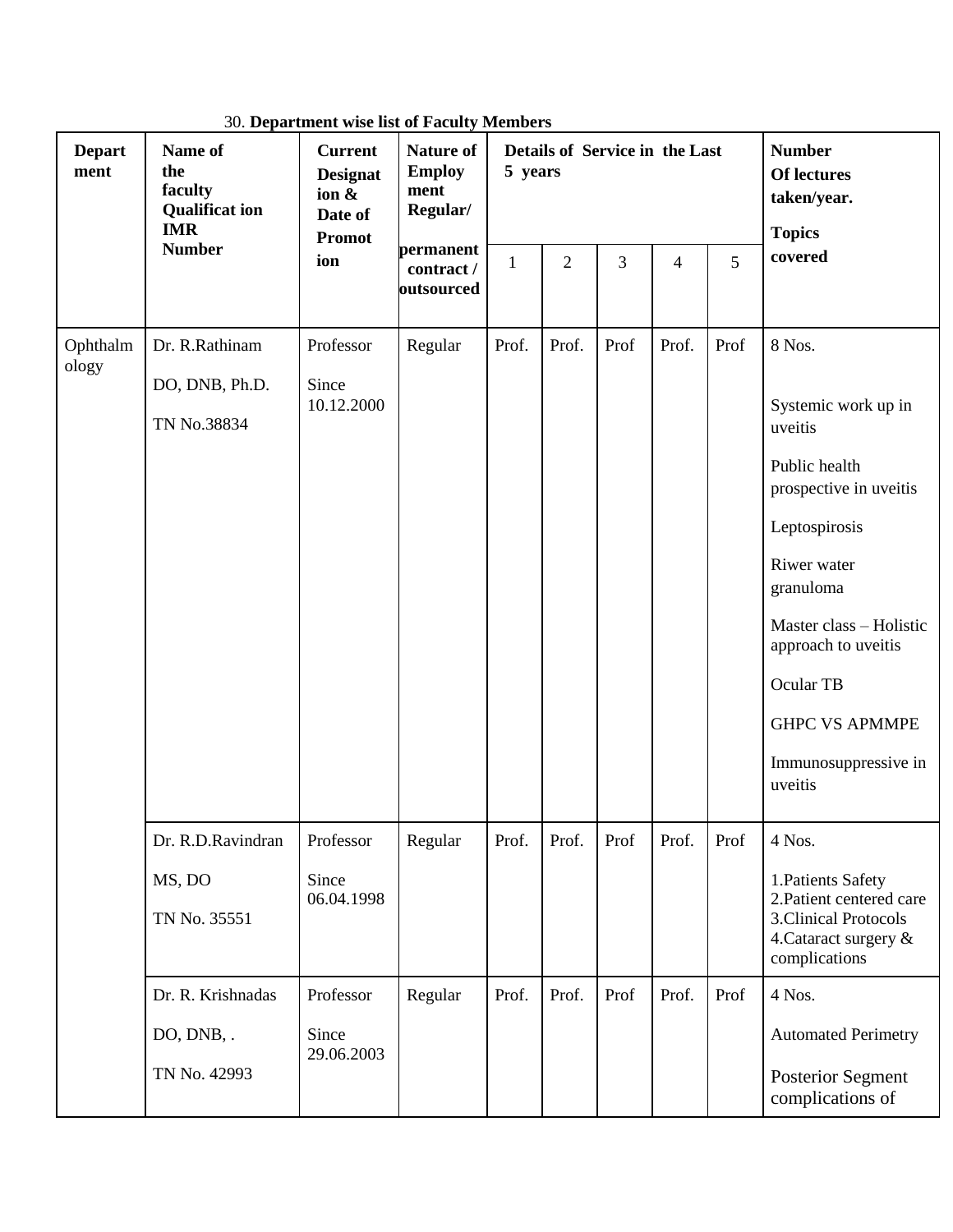|                                                       |                                  |         |       |       |      |       |      | <b>Glaucoma Surgeries</b><br>Steroid induced<br>glaucoma<br>Glaucoma<br>Progression Analysis                                                                                                                                                                                                                                                                                |
|-------------------------------------------------------|----------------------------------|---------|-------|-------|------|-------|------|-----------------------------------------------------------------------------------------------------------------------------------------------------------------------------------------------------------------------------------------------------------------------------------------------------------------------------------------------------------------------------|
| Dr. N. Venkatesh<br>Prajna<br>DO, DNB,<br>TN No.46475 | Professor<br>Since<br>29.06.2003 | Regular | Prof. | Prof. | Prof | Prof. | Prof | 8 Nos.<br>Macular dystrophy<br>Failure graft<br>Fungal Corneal ulcer<br>Pseudophakic bullous<br>keratopathy<br>Case discussion -<br>Fungal corneal ulcer<br>Corneal ulcer s/p TPK<br>Post TPK Keratoconus<br>FAQ Discussion-<br>Retina, Cornea, Uvea,<br>Neuro, Glaucoma,<br>Orbit, Paediatric,<br>Optics and Refraction<br>Lens and Cataract<br>Case discussion-<br>cornea |
| Dr. R. Kim<br>DO, DNB,<br>TN No. 72113                | Professor<br>Since<br>03.08.2004 | Regular | Prof. | Prof. | Prof | Prof. | Prof | 4 Nos.<br>Peripheral retinal<br>degeneration<br>Diabetic Retinopathy<br>Management<br>Landmark studies in<br>Retina<br>Tele-Ophthalmology                                                                                                                                                                                                                                   |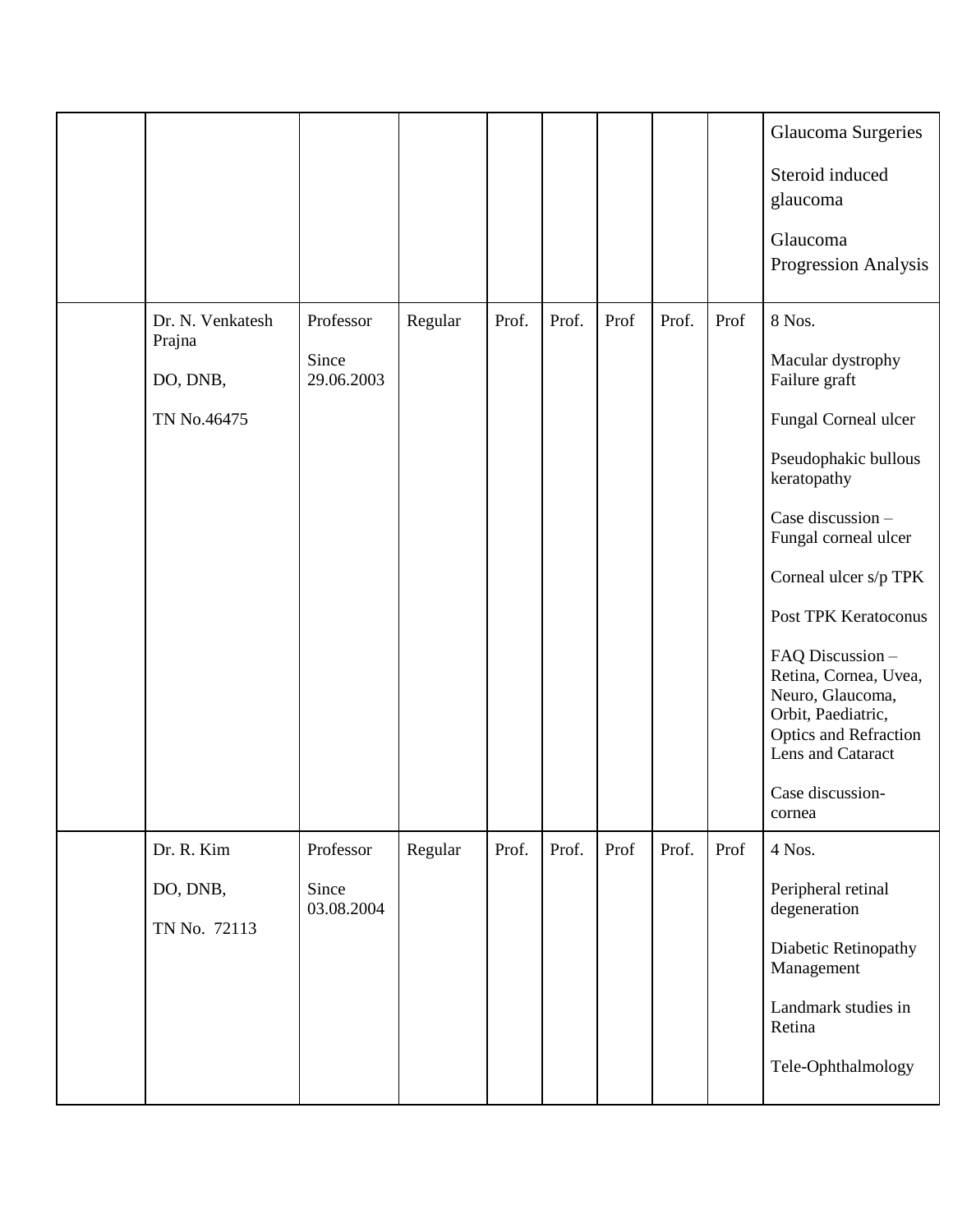| Dr. R. Usha                | Professor           | Regular | Prof. | Prof. | Prof | Prof. | Prof | 6 Nos.                                                 |
|----------------------------|---------------------|---------|-------|-------|------|-------|------|--------------------------------------------------------|
| DO, DNB,                   | Since<br>04.08.2005 |         |       |       |      |       |      | Ocular and Orbital<br>cancers                          |
| TN No. 48905               |                     |         |       |       |      |       |      | Retinoblastoma                                         |
|                            |                     |         |       |       |      |       |      | Overview of working<br>in orbit clinic                 |
|                            |                     |         |       |       |      |       |      | Proptosis & Ptosis                                     |
|                            |                     |         |       |       |      |       |      | <b>Beyond Opthalmology</b>                             |
|                            |                     |         |       |       |      |       |      | Shadowing a patient of<br>RB Clinic lab                |
| Dr. S. Lalitha             | Professor           | Regular | Prof. | Prof. | Prof | Prof. | Prof | 9 Nos.                                                 |
| <b>DNB</b><br>TN No. 54542 | Since<br>08.11.2013 |         |       |       |      |       |      | Laboratory diagnosis<br>of eye infection               |
|                            |                     |         |       |       |      |       |      | Bacterial infection of<br>the eye                      |
|                            |                     |         |       |       |      |       |      | Fungal infection of the<br>eye                         |
|                            |                     |         |       |       |      |       |      | Parasitic infection of<br>the eye                      |
|                            |                     |         |       |       |      |       |      | Viral infection of the<br>eye                          |
|                            |                     |         |       |       |      |       |      | Molecular diagnosis of<br>eye infection                |
|                            |                     |         |       |       |      |       |      | Staining techniques -<br>Gram stain / KOH wet<br>mount |
|                            |                     |         |       |       |      |       |      | Antibiotic sensitivity<br>test                         |
|                            |                     |         |       |       |      |       |      | Microscopic<br>observation of                          |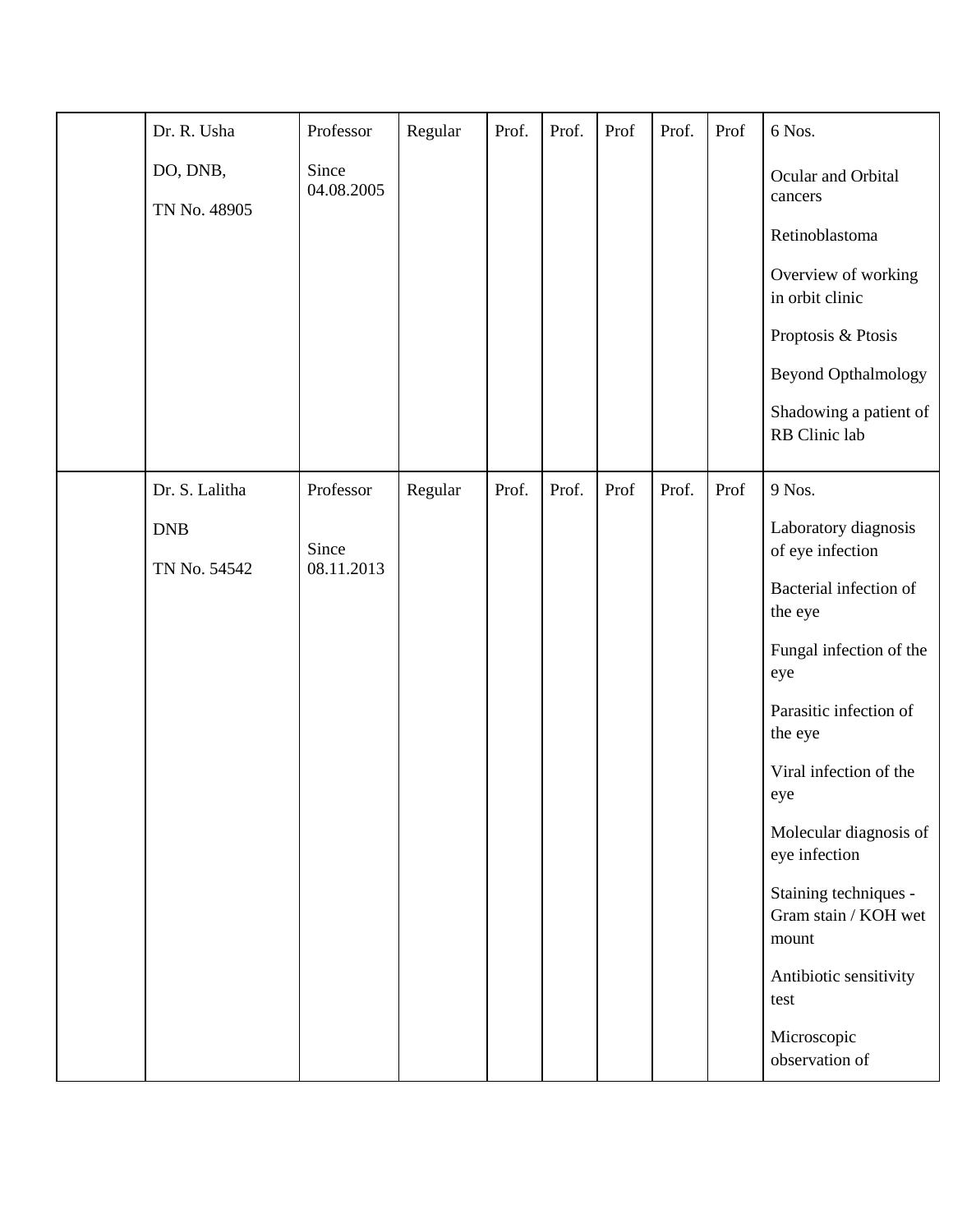|  |                                                               |                                  |         |       |       |      |       |      | clinical specimens.                                                                                                                                                                                                                                                                                                                               |
|--|---------------------------------------------------------------|----------------------------------|---------|-------|-------|------|-------|------|---------------------------------------------------------------------------------------------------------------------------------------------------------------------------------------------------------------------------------------------------------------------------------------------------------------------------------------------------|
|  | Dr. Manoranjan<br>Das<br><b>DNB</b><br>TN No. 104407          | Professor<br>Since<br>26.06.2012 | Regular | Prof. | Prof. | Prof | Prof. | Prof | 4 Nos.<br>Tips and tricks<br>for DALK.<br>DSAEK-Tips and<br>Tricks.<br>Lasik complications<br>and management.<br>Management of<br>Pterygium                                                                                                                                                                                                       |
|  | Dr. George<br>Varghese Puthuran<br><b>MS</b><br>TN No. 104850 | Professor<br>Since<br>01.12.2011 | Regular | Prof. | Prof. | Prof | Prof. | Prof | 5 Nos.<br>$VAST-GDD$<br>Optimizing<br>Trabeculectomy<br>outcomes<br><b>Rates of Glaucomatous</b><br>Structural and<br><b>Functional Change</b><br>From a Large Clinical<br>Population: The Duke<br>Glaucoma Registry<br>Study<br>Novel Eye Drop<br>Delivery Aid Improves<br>Outcomes and<br>Satisfaction<br>Various methods of<br>MMC application |
|  | Dr. Shashikant<br>Shetty<br><b>MS</b><br>TN No. 106735        | Professor<br>Since<br>17.07.2011 | Regular | Prof. | Prof. | Prof | Prof. | Prof | 4Nos.<br><b>Basics of Squint</b><br>Evaluation<br>Exotropia & Squint<br>Surgery                                                                                                                                                                                                                                                                   |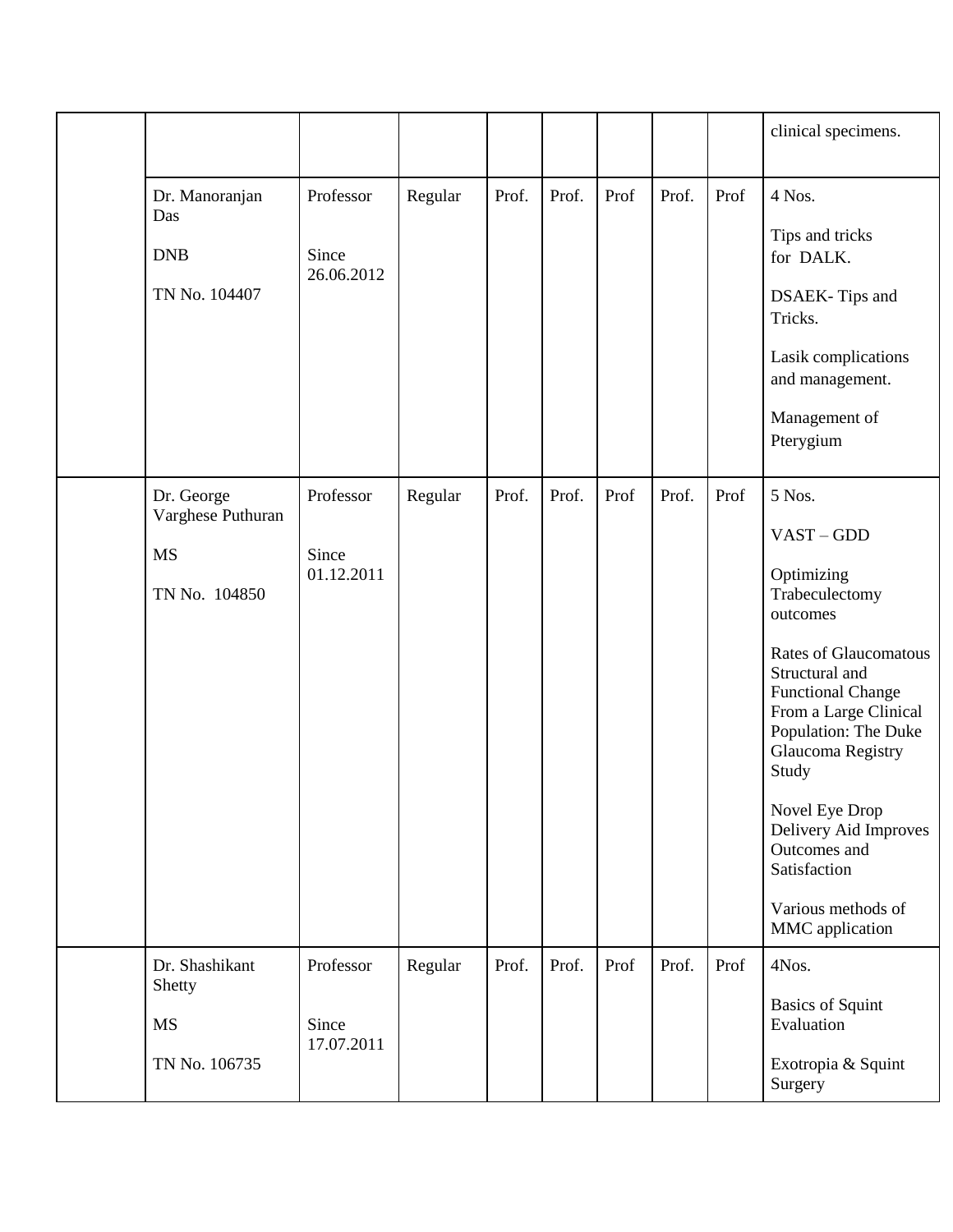|                                                                                                     |                                                                      |                    |                         |                        |                      |                |              | Paradoxical diplopia<br>and Triplopia<br>Myasthenia Gravis                                                                                                                                                                                                                               |
|-----------------------------------------------------------------------------------------------------|----------------------------------------------------------------------|--------------------|-------------------------|------------------------|----------------------|----------------|--------------|------------------------------------------------------------------------------------------------------------------------------------------------------------------------------------------------------------------------------------------------------------------------------------------|
| Dr. S. Mahesh<br>Kumar<br>DO, DNB,<br>TN No. 53234<br>Dr. T.P. Vignesh<br><b>MS</b><br>TN No. 68861 | Professor<br>Since<br>23.09.2012<br>Professor<br>Since<br>01.10.2019 | Regular<br>Regular | Prof.<br>Asso.<br>Prof. | Prof.<br>Asso<br>Prof. | Prof<br>Asso<br>Prof | Prof.<br>Prof. | Prof<br>Prof | 8 Nos.<br>Optic atrophy<br>Papilledema<br>3 <sup>rd</sup> Nerve palsy<br>Ocular Myasthenia<br>Master class-<br>Approach to disc<br>edema<br>Case discussion-<br>Neuro - CT /MRI /X-<br>rays<br>Wolfram syndrome<br>Seminar-Neuro<br>2 Nos.<br><b>CSCR</b><br>Tractional RD -<br>Clinical |
| Dr. A.Kowsalya<br>DO, DNB,<br>TN No. 59239                                                          | Associate<br>Professor<br>Since<br>01.06.2010                        | Regular            | Asso.<br>Prof.          | Asso<br>Prof.          | Asso<br>Prof         | Asso<br>Prof.  | Asso<br>Prof | Discussion - CRVO<br>2 Nos.<br>Approach to disc<br>pallor<br>Neuro Case<br>presentation                                                                                                                                                                                                  |
| Dr. H.Kasthuri Bai                                                                                  | Associate<br>Professor                                               | Regular            | Asso.<br>Prof.          | Asso<br>Prof.          | Asso<br>Prof         | Asso<br>Prof.  | Asso<br>Prof | 2 Nos.                                                                                                                                                                                                                                                                                   |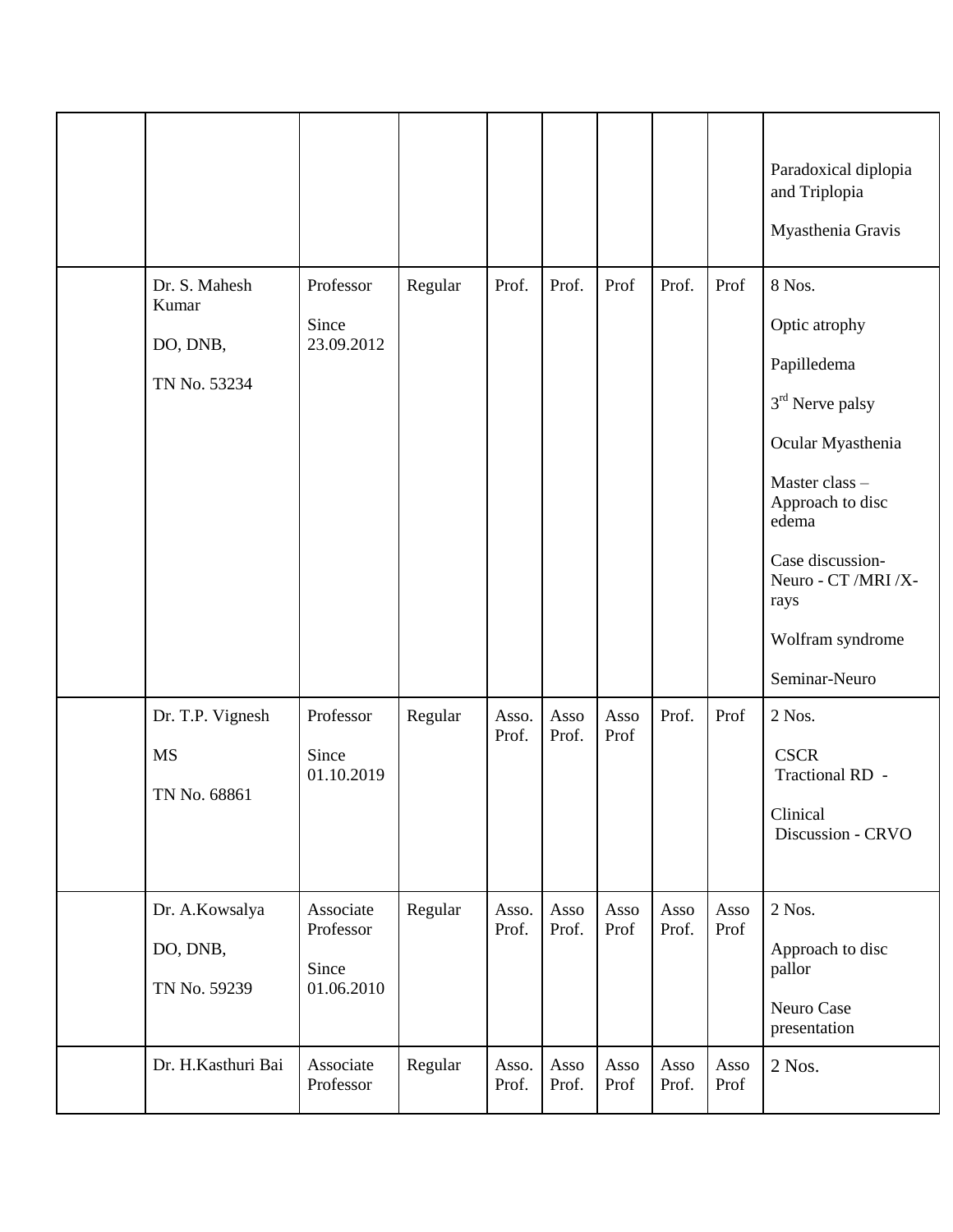| DO, DNB,<br>TN No. 58677                             | Since<br>24.08.2013                           |         |                |               |              |               |              | Secondary Glaucoma<br>after post VR<br>surgery/Procedure<br>Plateau Iris                                                                                       |
|------------------------------------------------------|-----------------------------------------------|---------|----------------|---------------|--------------|---------------|--------------|----------------------------------------------------------------------------------------------------------------------------------------------------------------|
| Dr. Preethika<br>Gandhi<br><b>MS</b><br>TN No. 85771 | Associate<br>Professor<br>Since<br>07.08.2019 | Regular | Asst.<br>Prof. | Asst<br>Prof. | Asso<br>Prof | Asso<br>Prof. | Asso<br>Prof | 3 Nos.<br>VAST - Keratoplasty<br>A prescription never<br>cures a disease<br>completely: A<br>responsible initiative<br>from Team cornea<br><b>Contact Lens</b> |
| Dr. Madhu Shekhar<br><b>MS</b><br>TN No. 118371      | Associate<br>Professor<br>Since<br>01.02.2019 | Regular | Asst.<br>Prof. | Asst<br>Prof. | Asso<br>Prof | Asso<br>Prof. | Asso<br>Prof | $2$ Nos.<br>VAST-SFIOL, IFIOL<br>Master Class- IOL<br>Management of<br>subluxated lens                                                                         |
| Dr.<br>R.Sankarananthan<br><b>MS</b><br>TN No. 84799 | Associate<br>Professor<br>Since<br>28.05.2020 | Regular | Asst.<br>Prof. | Asst<br>Prof. | Asst<br>Prof | Asso<br>Prof. | Asso<br>Prof | 2 Nos.<br><b>Simulator Training</b><br>Phaco chop                                                                                                              |
| Dr. Renu P Rajan<br><b>MD</b><br>TN No.80250         | Associate<br>Professor<br>Since<br>01.07.2020 | Regular | Asst.<br>Prof. | Asst<br>Prof. | Asst<br>Prof | Asso<br>Prof. | Asso<br>Prof | 3 Nos.<br>RRD, BRVO RD,<br><b>CSCR</b><br>Treatment of DME<br><b>CRVO</b>                                                                                      |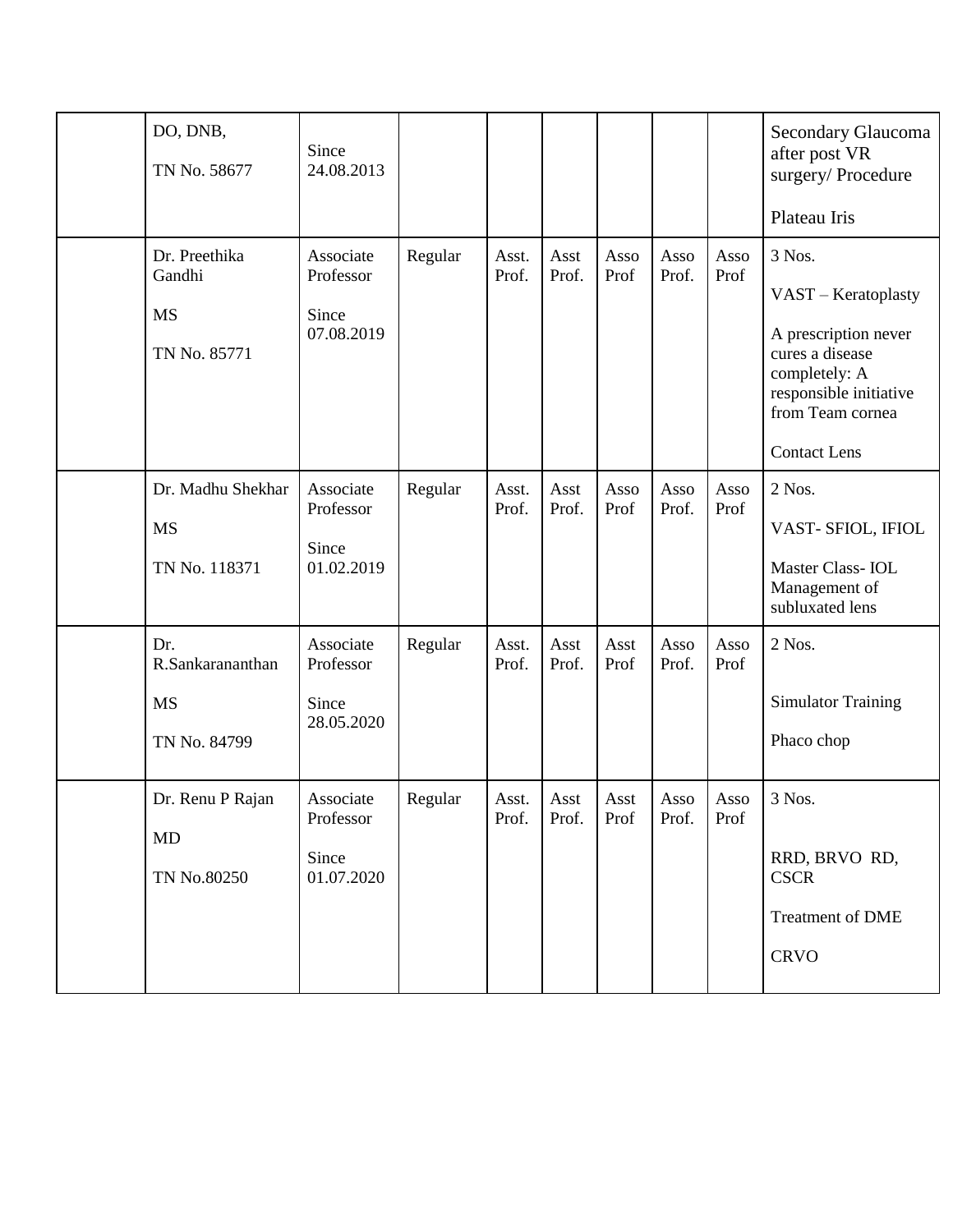| Dr. R. Naveen<br><b>MS</b><br>TN No. 85955              | Associate<br>Professor<br>Since<br>02.11.2020 | Regular | Asst.<br>Prof. | Asst<br>Prof. | Asst<br>Prof | Asst<br>Prof. | Asso<br>Prof | 3 Nos.<br>Cost effective eye<br>fixation devices for<br>wet lab<br>Case Discussion-<br>Cornea<br>Graft failure<br>Fungal corneal ulcer |
|---------------------------------------------------------|-----------------------------------------------|---------|----------------|---------------|--------------|---------------|--------------|----------------------------------------------------------------------------------------------------------------------------------------|
| Dr. Sankalp Singh<br>Sharma<br>DO, DNB<br>TN No. 135533 | Associate<br>Professor<br>Since<br>06.01.2021 | Regular | Asst<br>Prof.  | Asst<br>Prof. | Asst<br>Prof | Asst<br>Prof. | Asso<br>Prof | 2 Nos.<br>Case Discussion-<br>Cornea<br>Keratoconus                                                                                    |
| Dr. Aruna Pai<br><b>MS</b><br>TN No. 120971             | Assistant<br>Professor<br>Since<br>01.01.2016 | Regular | Asst.<br>Prof. | Asst<br>Prof. | Asst<br>Prof | Asst<br>Prof. | Asst<br>Prof | 3 Nos.<br>Management of PCR<br>Pre op cataract<br>Evaluation<br>Small Pupil<br>complications                                           |
| Dr. R. Janani<br><b>MS</b><br>TN No. 89040              | Assistant<br>Professor<br>Since<br>01.12.2016 | Regular | Asst.<br>Prof. | Asst<br>Prof. | Asst<br>Prof | Asst<br>Prof. | Asst<br>Prof | 2 Nos.<br>Introduction of<br>Paediatrics<br>Paediatric Cataract<br>Amblyopia                                                           |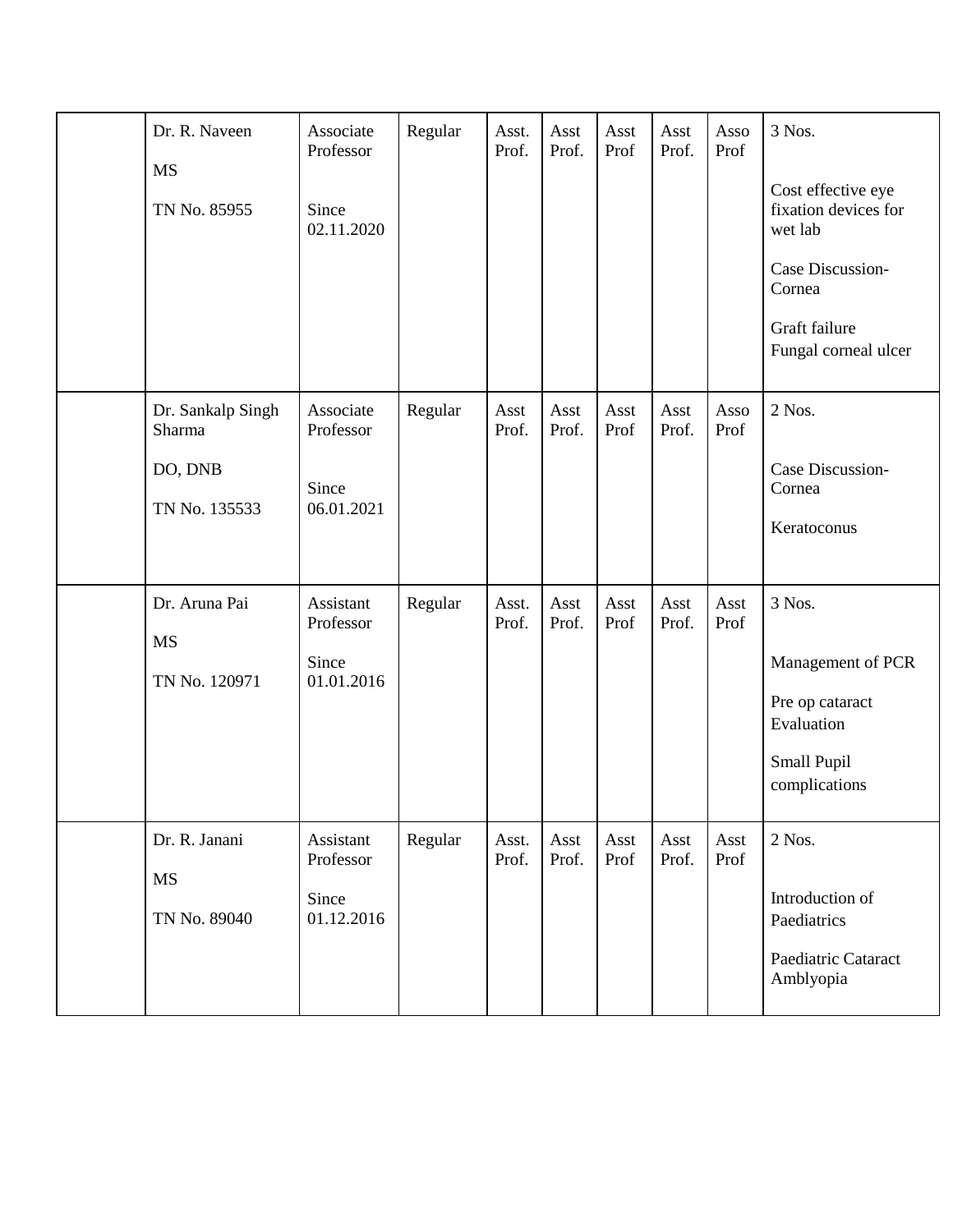| Dr. R. Ram<br>Sudarshan     | Assistant<br>Professor | Regular | Senior<br>Resi<br>dent | Asst<br>Prof.          | Asst<br>Prof   | Asst<br>Prof. | Asst<br>Prof | 2 Nos.<br><b>B</b> Scan                          |
|-----------------------------|------------------------|---------|------------------------|------------------------|----------------|---------------|--------------|--------------------------------------------------|
| <b>MS</b><br>TN No. 98349   | Since<br>21.11.2017    |         |                        |                        |                |               |              | Ocular trauma                                    |
| Dr. B.Sahithya<br><b>MS</b> | Assistant<br>Professor | Regular | Senior<br>Resi<br>dent | Senior<br>Resi<br>dent | Asst<br>Prof   | Asst<br>Prof. | Asst<br>Prof | 5 Nos.                                           |
| TN No.88817                 | Since<br>14.07.2018    |         |                        |                        |                |               |              | Compound hyperopic<br>astigmatic                 |
|                             |                        |         |                        |                        |                |               |              | Compound myopic<br>astigmatism                   |
|                             |                        |         |                        |                        |                |               |              | Hess and Diplopia<br>Charting,                   |
|                             |                        |         |                        |                        |                |               |              | FDT, FGT                                         |
|                             |                        |         |                        |                        |                |               |              | Low Vision Aid                                   |
| Dr.<br>A.Vijayalakshmi      | Assistant<br>Professor | Regular | Senior<br>Resi         | Senior<br>Resi         | Asst<br>Prof   | Asst<br>Prof. | Asst<br>Prof | 4 Nos.                                           |
| <b>MS</b>                   | Since<br>07.08.2018    |         | dent                   | dent                   |                |               |              | Case discussion-<br>Glaucoma                     |
| TN No. 81300                |                        |         |                        |                        |                |               |              | Glaucoma<br>instruments                          |
|                             |                        |         |                        |                        |                |               |              | Evaluation of $4th$<br>Nerve Palsy               |
|                             |                        |         |                        |                        |                |               |              | Master class-<br>Glaucoma                        |
| Dr. Meghana<br>Tanwar       | Assistant<br>Professor | Regular | ----                   | Senior<br>Resi         | Senior<br>Resi | Asst<br>Prof. | Asst<br>Prof | 6 Nos.                                           |
| DO, DNB                     | Since                  |         |                        | dent                   | dent           |               |              | Seminar-NLDO &<br>DCR.                           |
| TN No. 121120               | 05.11.2019             |         |                        |                        |                |               |              | Clinical discussion -<br>.Anophthalmic<br>socket |
|                             |                        |         |                        |                        |                |               |              | Lacrimal sac mass                                |
|                             |                        |         |                        |                        |                |               |              | Clinical Discussion -<br>TRO Contracted          |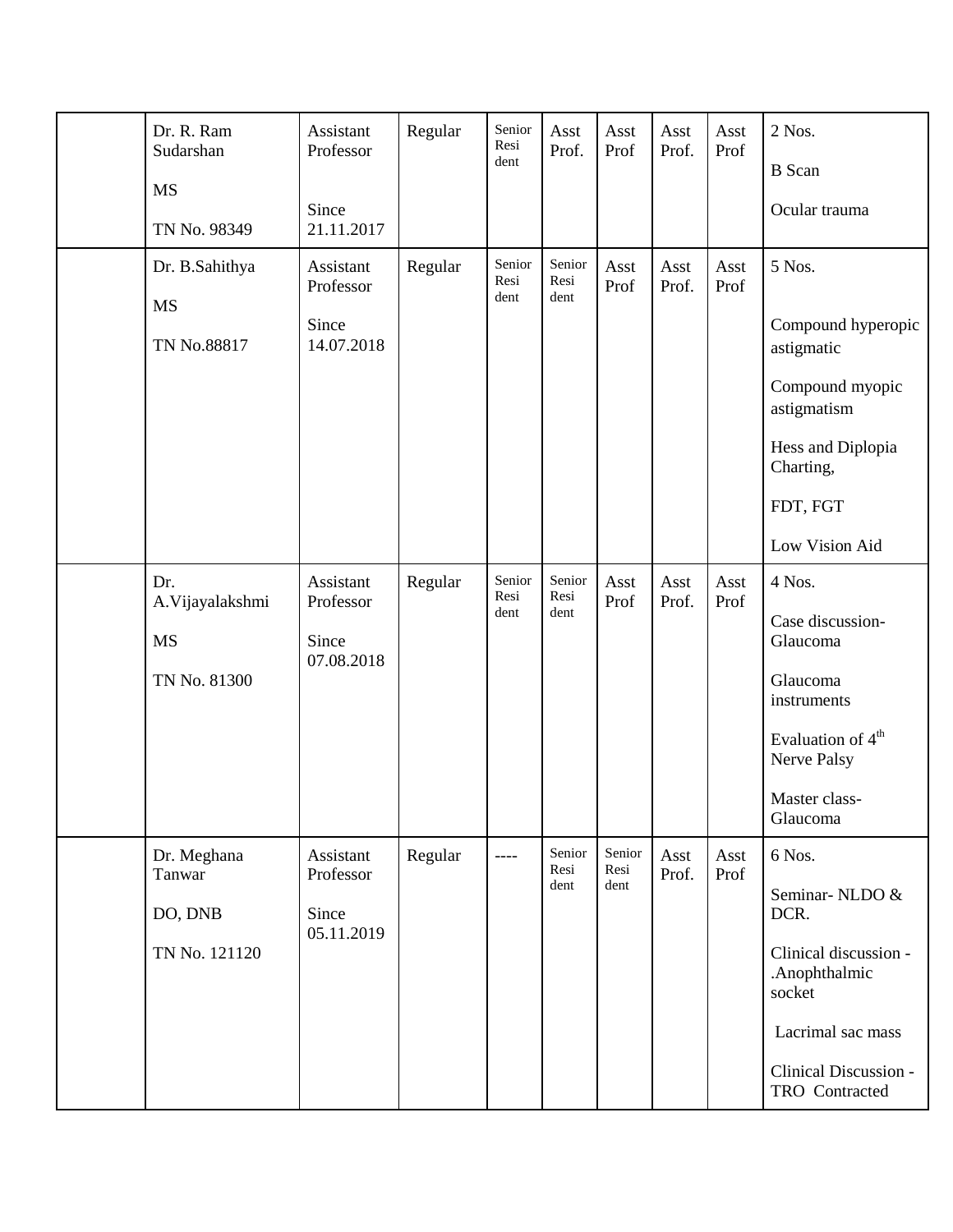|                                                           |                                               |         |      |         |                        |                        |                        | socket<br>Congenital ptosis<br>Proptosis - Unilatral                                                                                                         |
|-----------------------------------------------------------|-----------------------------------------------|---------|------|---------|------------------------|------------------------|------------------------|--------------------------------------------------------------------------------------------------------------------------------------------------------------|
| Dr. M. Elackiya<br><b>MS</b><br>TN No. 101043             | Assistant<br>Professor<br>Since<br>01.08.2020 | Regular | ---- | -----   | Senior<br>Resi<br>dent | Asst<br>Prof.          | Asst<br>Prof           | 2 Nos.<br>3 <sup>rd</sup> Nerve palsy<br>Ocular Myasthenia                                                                                                   |
| Dr. Gonugunta<br>Vishnu Teja<br><b>MS</b><br>TN No.125928 | Assistant<br>Professor<br>Since<br>02.09.2020 | Regular | ---- | -----   | Senior<br>Resi<br>dent | Asst<br>Prof           | Asst<br>Prof           | 3 Nos.<br><b>Sensory Innervation</b><br>of the eye<br>sympathetics &<br>Parasympathetic<br><b>Ocular Circulation</b><br>Anatomy & applied<br>aspects of lens |
| Dr. S. Suvitha<br><b>MS</b><br>TN No. 84787               | Assistant<br>Professor<br>Since<br>05.12.2020 | Regular | ---- |         |                        | Senior<br>Resi<br>dent | Asst<br>Prof           | 1 No.<br>Cornea flipped class<br>- Viral keratitis                                                                                                           |
| Dr. K.Karthikeyan<br><b>MS</b><br>TN No. 100661           | Assistant<br>Professor<br>Since<br>01.07.2021 | Regular | ---- | -----   |                        | Senior<br>Resi<br>dent | Asst<br>Prof           | 3 Nos.<br>NPDR with CSME<br>Electro physiology<br>RD surgery                                                                                                 |
| Dr. K.Shalini<br>DO, DNB<br>TN No. 93562                  | Senior<br>Resident<br>Since<br>03.05.2021     | Regular | ---  | $--- -$ | $---$                  | $--- -$                | Senior<br>Resi<br>dent | 1 N <sub>0</sub><br>Visual acuity testing<br>in children                                                                                                     |
| Dr. R. Senthil<br>Prasad<br>MS<br>TN No. 109446           | Senior<br>Resident<br>Since<br>07.09.2021     | Regular | ---  | ----    | $---$                  | $---$                  | Senior<br>Resi<br>dent | 1 N <sub>0</sub><br>Ocular Trauma                                                                                                                            |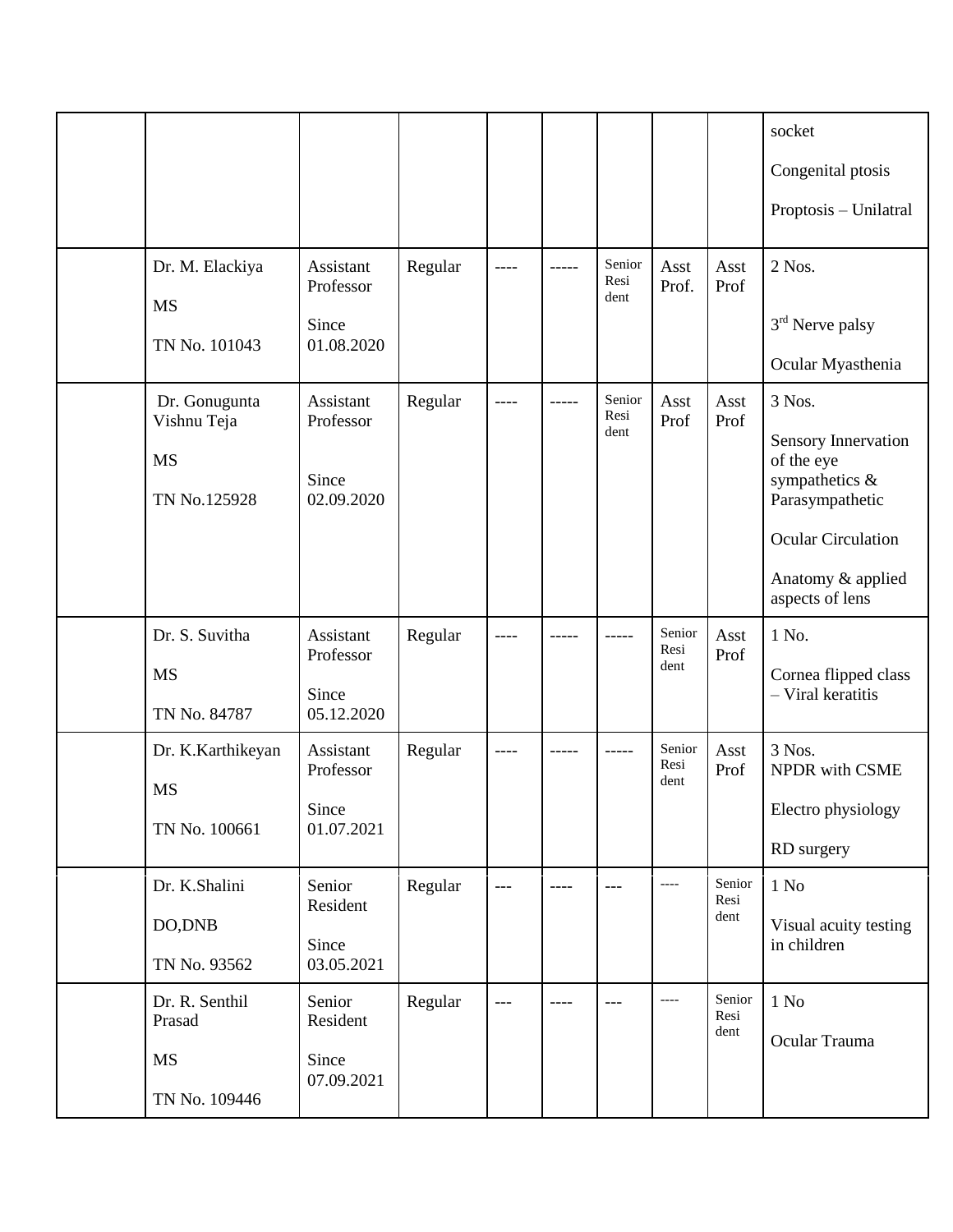| Dr. Jaisripriya A<br><b>MS</b><br>TN No. 123980                 | Senior<br>Resident<br>Since<br>10.09.2021 | Regular | $---$ |           |       | ---- | Senior<br>Resi<br>dent | ----                                                      |
|-----------------------------------------------------------------|-------------------------------------------|---------|-------|-----------|-------|------|------------------------|-----------------------------------------------------------|
| Dr. Sreeramyaa P<br><b>MS</b><br>TN No. 117916                  | Senior<br>Resident<br>Since<br>10.09.2021 | Regular | ---   | ----      |       |      | Senior<br>Resi<br>dent | ----                                                      |
| Dr. Tejaswi Prasad<br>P.V.<br>DO, DNB<br>TN No. 141202          | Senior<br>Resident<br>Since<br>13.09.2021 | Regular | ---   | ----      | $---$ | ---- | Senior<br>Resi<br>dent | 1 N <sub>0</sub><br>Corneal Topography<br>(flipped class) |
| Dr. Durga Naga<br>Sushmitha Jasti<br><b>MS</b><br>TN No. 131044 | Senior<br>Resident<br>Since<br>16.09.2021 | Regular | $---$ | $- - - -$ | ---   | ---- | Senior<br>Resi<br>dent | ----                                                      |
| Dr. Pavitra R<br><b>MS</b><br>TN No. 125978                     | Senior<br>Resident<br>Since<br>15.11.2021 | Regular | ---   |           |       |      | Senior<br>Resi<br>dent | ----                                                      |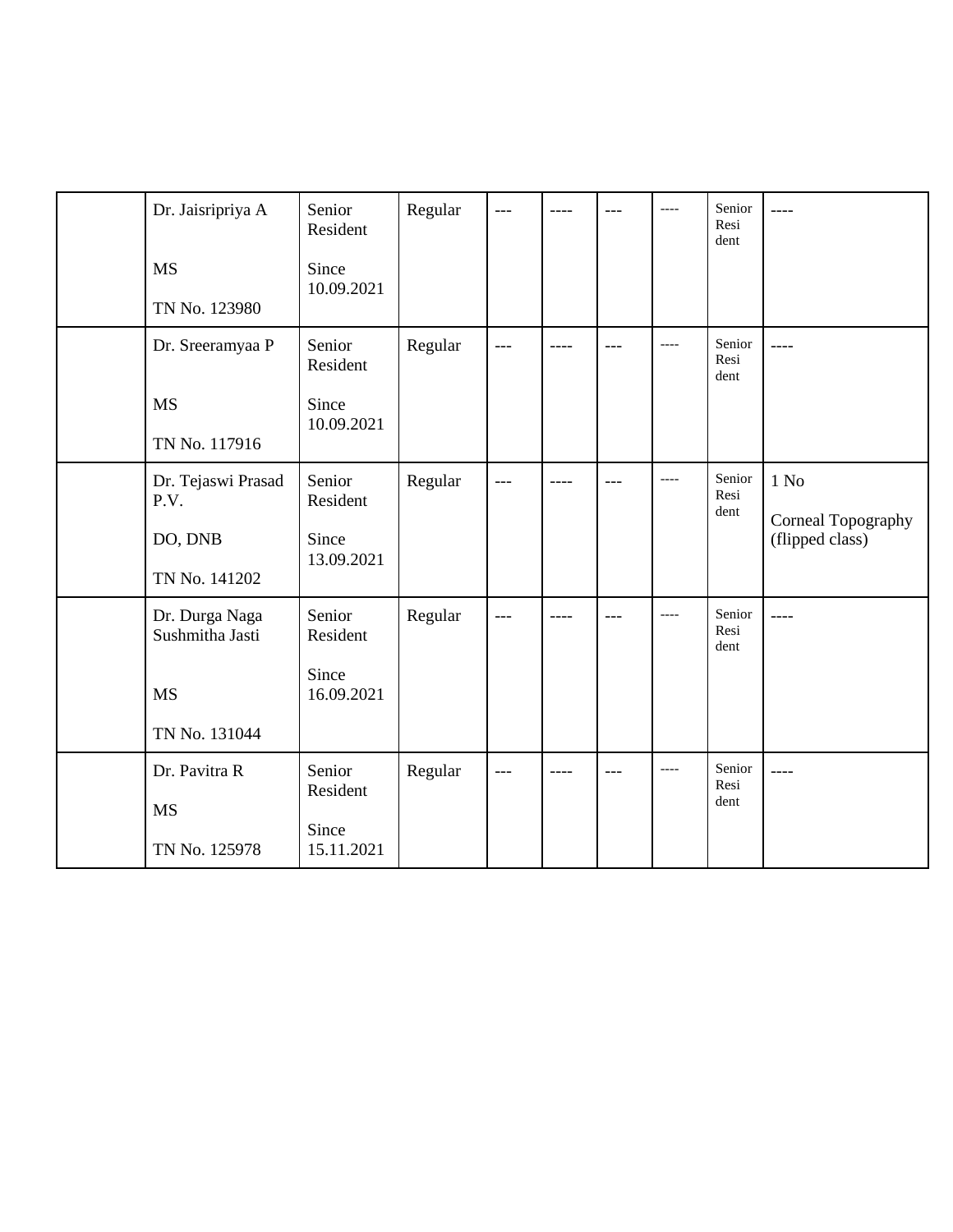#### **List of Professors**

| S. No. | <b>Faculty Name</b>             | <b>Publication in Vancouver</b><br>referencing style | <b>Pubmed</b><br><b>Indexed</b><br>Yes/No | <b>Scopus indexed</b>                                |
|--------|---------------------------------|------------------------------------------------------|-------------------------------------------|------------------------------------------------------|
| 1.     | Dr. R.Rathinam                  | Detailed list attached                               | Yes                                       | Uveitis                                              |
| 2.     | Dr. R.D.Ravindran               | Detailed list attached                               | Yes                                       | Epidemiology,<br>Cataract, Education<br>and Training |
| 3.     | Dr. R. Krishnadas               | Detailed list attached                               | Yes                                       | Glaucoma, Genetics                                   |
| 4.     | Dr. N. Venkatesh Prajna         | Detailed list attached                               | Yes                                       | Cornea and<br><b>Refractive Surgery</b>              |
| 5.     | Dr. R.Kim                       | Detailed list attached                               | Yes                                       | Retina & Vitreous,<br>Tele-Ophthalmology             |
| 6.     | Dr. R.Usha                      | Detailed list attached                               | Yes                                       | Orbit, Oculoplasty &<br><b>Ocular Oncology</b>       |
| 7.     | Dr. S.Lalitha                   | Detailed list attached                               | Yes                                       | Cataract,<br>Microbiology                            |
| 8.     | Dr. Manoranjan Das              | Detailed list attached                               | Yes                                       | Cornea and<br><b>Refractive Surgery</b>              |
| 9.     | Dr. George Varghese<br>Puthuran | Detailed list attached                               | Yes                                       | Glaucoma                                             |
| 10.    | Dr.Shashikant Shetty            | Detailed list attached                               | Yes                                       | Paediatric<br>Ophthalmology,<br><b>Strabismus</b>    |
| 11.    | Dr. S.Mahesh kumar              | Detailed list attached                               | Yes                                       | Neuro<br>Ophthalmology &<br>Cataract                 |
| 12.    | Dr. T.P. Vignesh                | Detailed list attached                               | Yes                                       | Retina Vitreous                                      |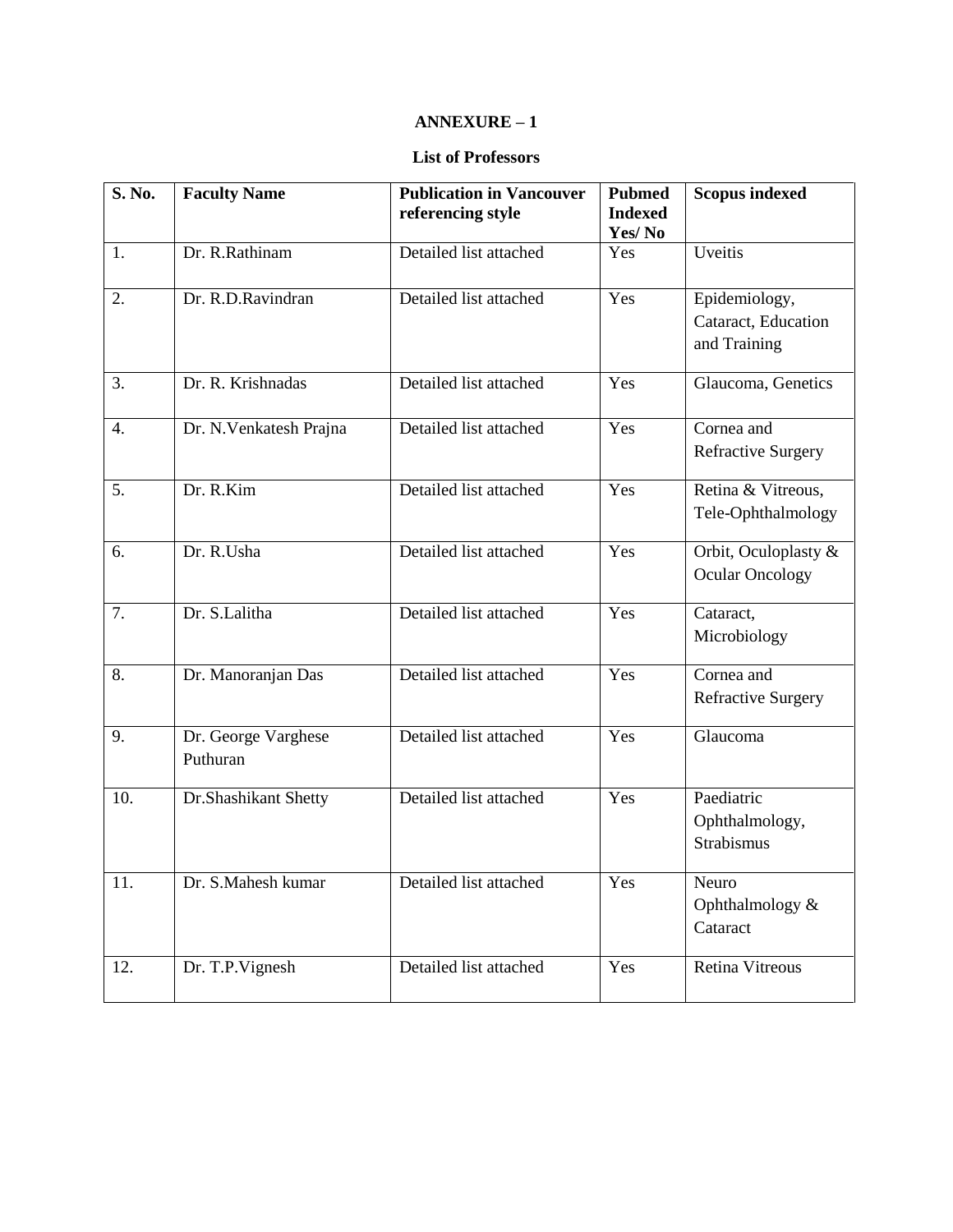#### **List of Associate Professors**

| Sl. No.          | <b>Name</b>                 | <b>Publication in</b>                 | <b>Pubmed Indexed</b> | <b>Scopus Indexed</b>  |
|------------------|-----------------------------|---------------------------------------|-----------------------|------------------------|
|                  |                             | <b>Vancouver referencing</b><br>style | Yes/No                |                        |
| 1.               | Dr. A. Kowsalya             | Detailed list attached                | Yes                   | Neuro Ophthalmology    |
| 2.               | Dr. H. Kasthuri Bai         | Detailed list attached                | Yes                   | Glaucoma               |
| 3.               | Dr. Preethika Gandhi        | Detailed list attached                | Yes                   | Cornea                 |
| $\overline{4}$ . | Dr. Madhu Shekhar           | Detailed list attached                | Yes                   | Cataract               |
| 5.               | Dr. R. Sankarananthan       | Detailed list attached                | Yes                   | Cataract               |
| 6.               | Dr. Renu P Rajan            | Detailed list attached                | Yes                   | <b>Retina Vitreous</b> |
| 7.               | Dr. R.Naveen                | Detailed list attached                | Yes                   | Cornea                 |
| 8.               | Dr. Sankalp Singh<br>Sharma | Detailed list attached                | Yes                   | Cornea                 |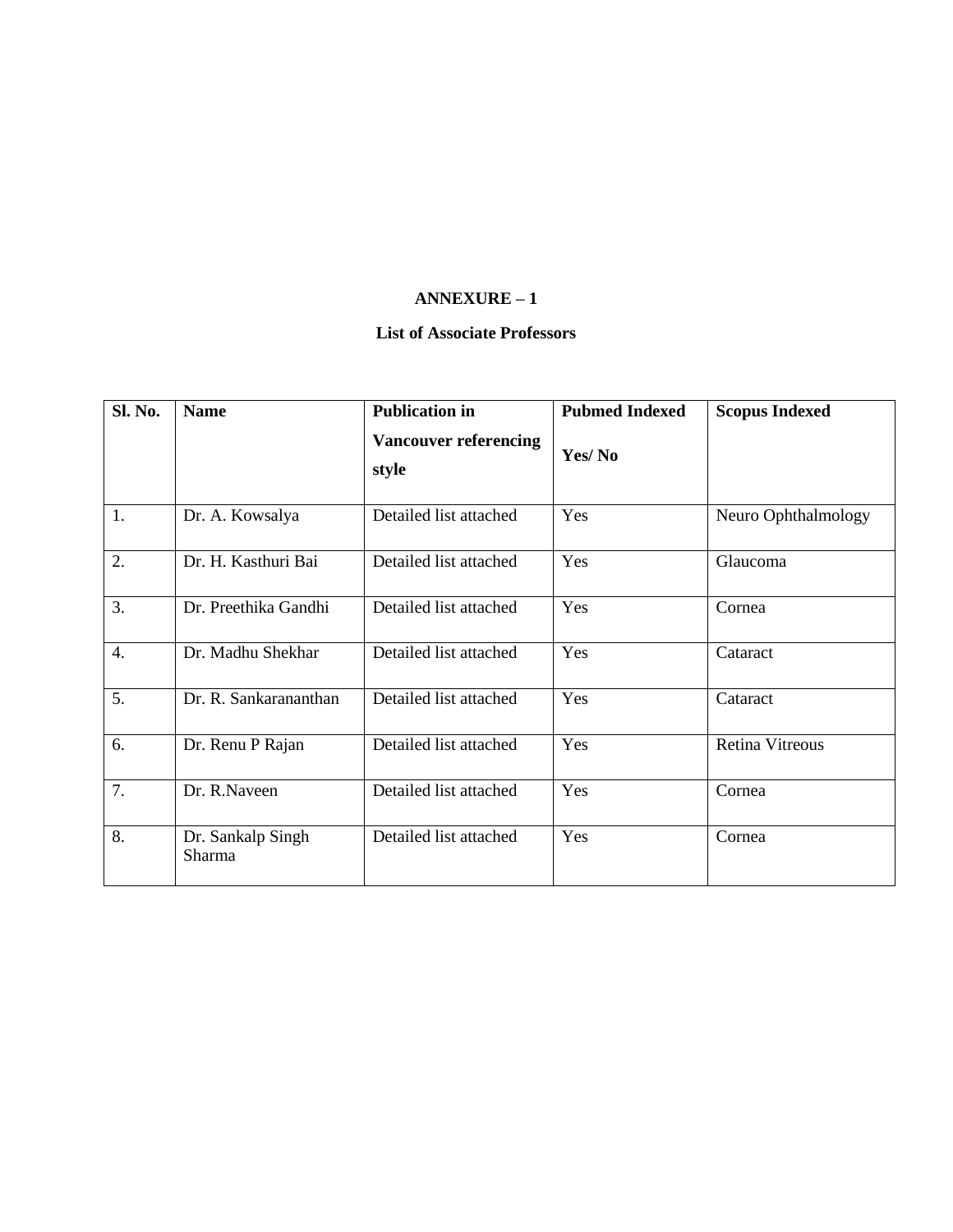#### **List of Assistant Professors**

| Sl. No.          | <b>Name</b>                  | <b>Publication in</b>                 | <b>Pubmed Indexed</b> | <b>Scopus Indexed</b>       |
|------------------|------------------------------|---------------------------------------|-----------------------|-----------------------------|
|                  |                              | <b>Vancouver referencing</b><br>style | Yes/No                |                             |
| 1.               | Dr. Aruna Pai                | Detailed list attached                | Yes                   | Cataract                    |
| $\overline{2}$   | Dr. R.Janani                 | Detailed list attached                | Yes                   | Paediatric<br>Ophthalmology |
| 3.               | Dr. R. Ram Sudarshan         | Detailed list attached                | Yes                   | <b>Retina Vitreous</b>      |
| $\overline{4}$ . | Dr. B. Sahithya              | Detailed list attached                | Yes                   | Paediatric<br>Ophthalmology |
| 5.               | Dr. A.Vijayalakshmi          | Detailed list attached                | Yes                   | Glaucoma                    |
| 6.               | Dr. Meghana Tanwar           | Detailed list attached                | Yes                   | Orbit, Oculoplasty          |
| $\overline{7}$ . | Dr. M. Elackiya              | $---$                                 | N <sub>o</sub>        | $-$                         |
| 8.               | Dr. S. Suvitha               | $---$                                 | N <sub>o</sub>        | $-$                         |
| 9.               | Dr. K.Karthikeyan            | $---$                                 | N <sub>o</sub>        | $-$                         |
| 10.              | Dr. Gonugunta Vishnu<br>Teja | $---$                                 | N <sub>o</sub>        | $\overline{\phantom{m}}$    |